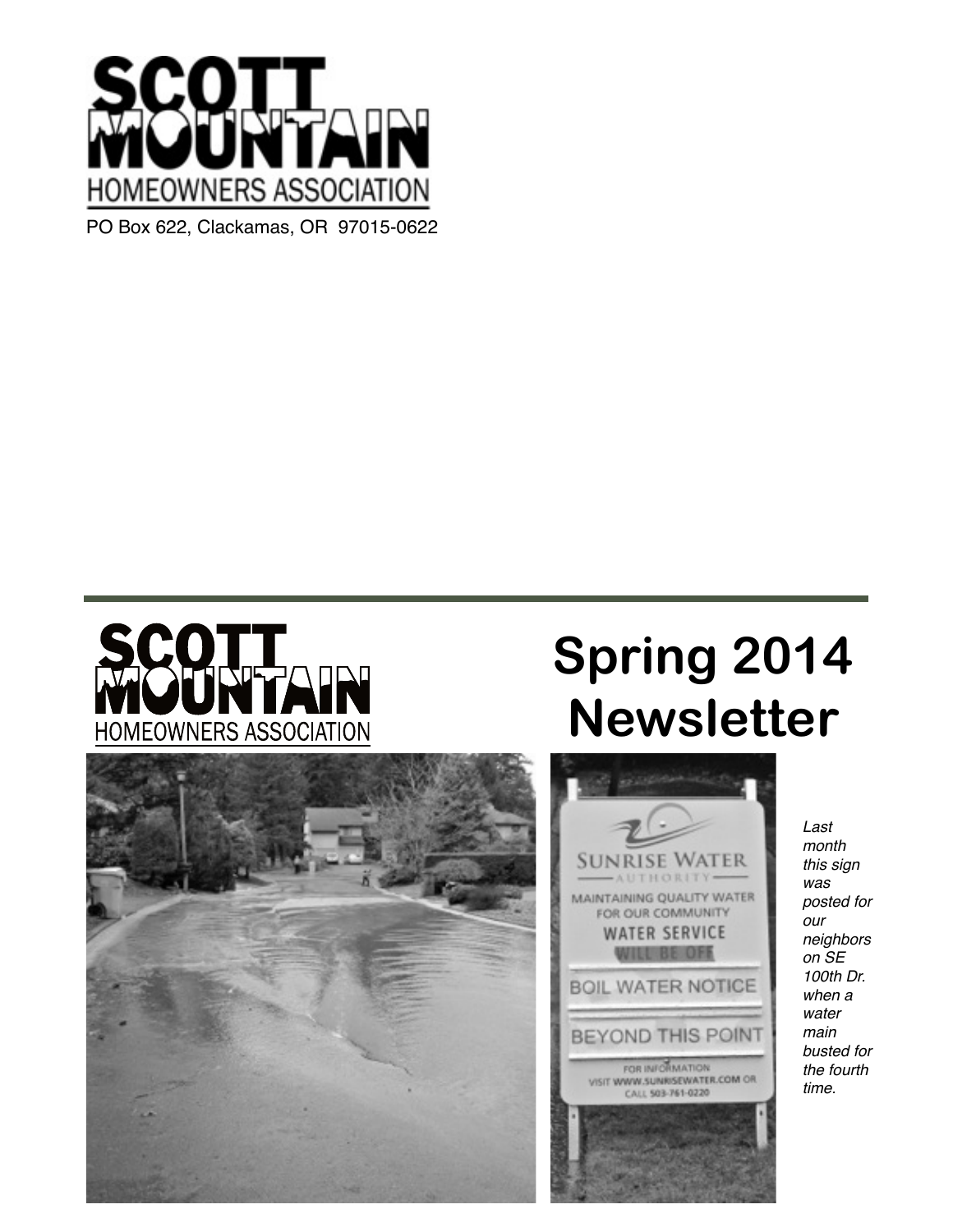

*Jim Graham*

## **SMHOA's Policy On Barking Dogs**

! ! This article addresses the annoyance for neighbors of homeowners who own barking dogs. It is the leading source of complaints to volunteers who serve on the Scott Mtn. HOA Board of Directors.

> After a complaint of a neighbor's barking dog is made to the HOA President, a letter is sent to the offending dog owner stating the problem. If the problem persists, the homeowner can be fined \$100 for each infraction.

If the situation continues, neighbors seeking peace and quiet can also file a complaint with Clackamas County Community Solutions at 503-655-8850. This agency will mail a letter and brochure to the dog's owner.

 Another option is to call Clackamas County Animal Control at 503-655-8628. They will then first check to see if the animal is licensed at the address of the barking dog, and if not, they may initiate a fine.

 At the present, there is no county code concerning barking dogs. However, the county is currently working on a proposal for consideration by the Board of County Commissioners to include continuous annoyance (barking). By the end of this year, creation of a code is expected to be finalized.

 Suggested protocol has always been for bothered homeowners to talk to their neighbors about barking disturbances. As responsible pet owners, let's respect these neighbors and consider what we can do to minimize barking habits.



**Safety Committee Report**

### **Architectural Committee Report**

*John Short*

*Jenny Shaffer*

#### **Walkers, Bicyclists, Drivers**

 \* Please take caution when traveling our local roads. There are many vehicles whose owners do not stop at the stop signs and who really drive just way too fast. Some of us have experienced close calls, and law enforcement has been made aware of our concerns.

 \* If I can suggest a great 10 minute walk to you, it would be 100th looping around and including 99th. Go a couple more and you have about a mile stroll ! A great way to de-stress your day.

 \* Also, Dennis and I would like to offer a tour of the primitive, natural walkway east of 100th, between Idleman and Hillcrest. A great way to see a hidden gem out our back doors.

 \* And if anyone would like a map emailed to them of our pathways through the neighborhood that have lights which our dues pay for --- contact me at jennylu222@gmail.com.

 I have enjoyed my first few months on the Board and look forward to continuing to help make SMHOA a great place to live.

 Please remember to review the covenants that we all agreed to when we purchased our homes.

 The board has started a "meet and greet" of new home owners, to make sure they know how to access the SMHOA web page and are able to contact the Board members with any questions or concerns. Please welcome them to the neighborhood and be sure to say hi when you're out and about.

 Just a few reminders of what needs Architectural review:

- Tree removal Any tree 6 inches in diameter or larger at 5 foot high.
- Additions to your home.
- Repainting your house a different color.

 Thanks and please feel free to reach out and contact me with any questions.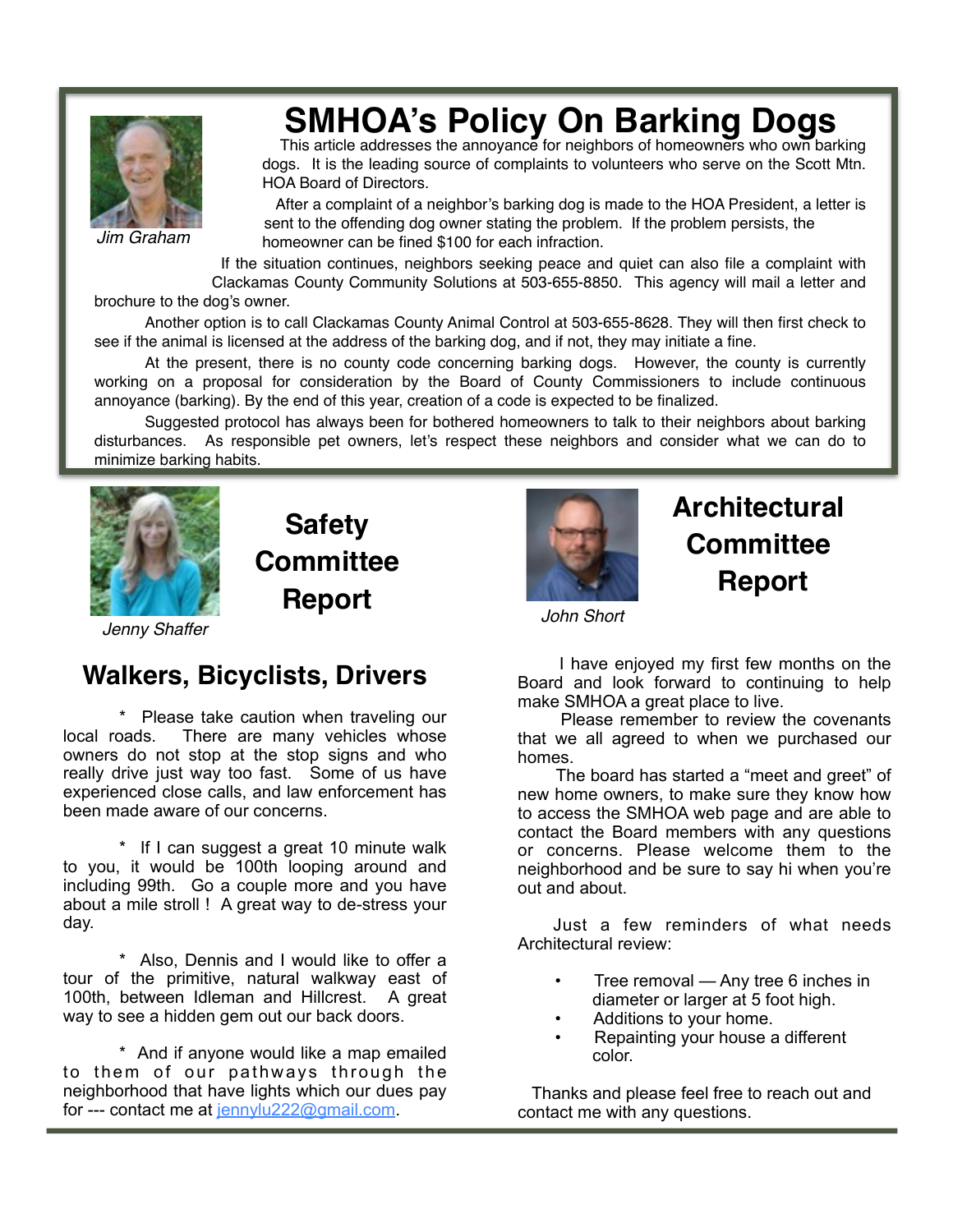### **Annual Neighborhood Yard Sale**

 It's that time of year once again to clean out your closets, cabinets, garage and storage sheds and get ready for the Scott Mtn. Homeowners Association annual yard and garage sale. This year the sale will be held Fri. & Sat., May 16-17, 9 a.m. to 4 p.m. This is earlier than Happy Valley's sale which is expected to be on Father's Day weekend in June.

 We are holding the sale earlier in hopes of a better attendance than we had last year. The HOA will place a small ad on Craig's List. Participants can help by also placing an ad on Craig's List or in the Oregonian to help attract buyers. Please hang a balloon on your mailbox to identify you as a seller.

Please RSVP by email to board@scottmountainhoa.com or call Ted Seble at 503-774-3730 if you are going to participate.

### **Holiday Lighting Contest**

 Judges Carl Feague and Jay Moffit had some tough decisions to make but awarded the following addresses for their efforts.

> **Best Overall — 9963 SE Nancy Ct. Holiday Spirit — 10075 SE Steven Griswold — 9835 SE Derek Ct. Creative Design — 10217 SE Derek Ct. Color Explosion — 10496 SE 98th**

 The neighborhood was well lit and festive over the holiday season with great participation in the annual holiday lighting contest. Thank you all for a great display of lights!

## **Spring Dumpsters**

 Dumpsters will be available for your spring yard cleanup on Friday, May 2, through the weekend. *They will be located on: 96th CT. near 10757 — King Way, near 9727 SE King Way — 99th Dr., near 10312 SE 99th Dr. — Nancy Ct., near 9913 SE Nancy Ct. — 100th Dr., near 10126 SE 100th Dr.*

 The dumpsters are to be used for green space and yard debris only. **Please, no rocks, concrete, tires, waste, plastic, stumps, or other material that is not yard debris.** Allowed debris include leaves, weeds, grass clippings, pruning and branches less than 4" in diameter.

 Please fill the back of the box first and with larger branches, bushes or small trees and cut off enough limbs so they lay flat.

 Homeowners near the drop box locations appreciate you cleaning up any mess on the ground.

### **Eagle Landing Update**

 In January 2014, the HOA sent a letter to the County Traffic Engineer managing the Eagle Landing project. County Commissioners also received a copy of the letter. The letter explained the deficiencies of the current Eagle Landing traffic study and detailed the likely impacts to our neighborhood by the site generated traffic. (The existing Eagle Landing traffic study terminates its analysis north of the site at Causey and Stevens Road.)

 The HOA insisted on the need for a new traffic study that includes our neighborhood and extends north to the Johnson Creek interchange. The letter also advocated traffic mitigation for our neighborhood be a component of the study. As of this writing, no response has been received from the County. One important element is the letter puts us on the record and makes it unlikely that our concerns will be ignored in the future build-out of Eagle Landing.

 Our neighborhood wasn't the only entity left out of the traffic study  $-$  so was the Mt. Scott Elementary School. I took advantage of the February Parent/Teacher meeting to broach the subject. I briefly explained the situation and suggested that the school also send a letter to the Traffic Engineer. Hopefully they will follow through. Eagle Landing traffic is going to have a major impact on the school and our area. It's reasonable to predict that Eagle Landing traffic will use Stevens Road as an alternative to bypass the congestion on Sunnyside Road. This makes our neighborhood streets the cut-through corridor for Eagle Landing traffic.

 If you have children attending Mt. Scott Elementary, consider going to a PTO meeting. They were a nice group of people working hard for the kids. Beware though  $-$  you have to sit on "little people" chairs!

*Submitted by Nancy Hall*

#### **Living Within The Covenants**

 Written within the covenants that we all agreed to live by when we bought our homes, certain rules are established to make living in the Scott Mountain neighborhood more enjoyable. Here is a short list of violations that have been seen:

*- Repainting your house a different color before approval from the architectural committee — Dumping rubbish in the green spaces or along the pathways — Leaving trash cans at the curb after pickup — Storing trash cans in view from the street — Adding on to your home without an architectural committee review — Not keeping your yard in good order — Not paying your dues — Vehicles in extreme disrepair parked on any lot, street, or common area for a period in excess of 48 hours — Cutting down trees that are in a protected class or native to the area — Any tree over 6" in diameter at 5' needs approval prior to its removal.*

 **A complete copy of the covenants and other information about the SMHOA can be found on our website: www.scottmountainhoa.com**